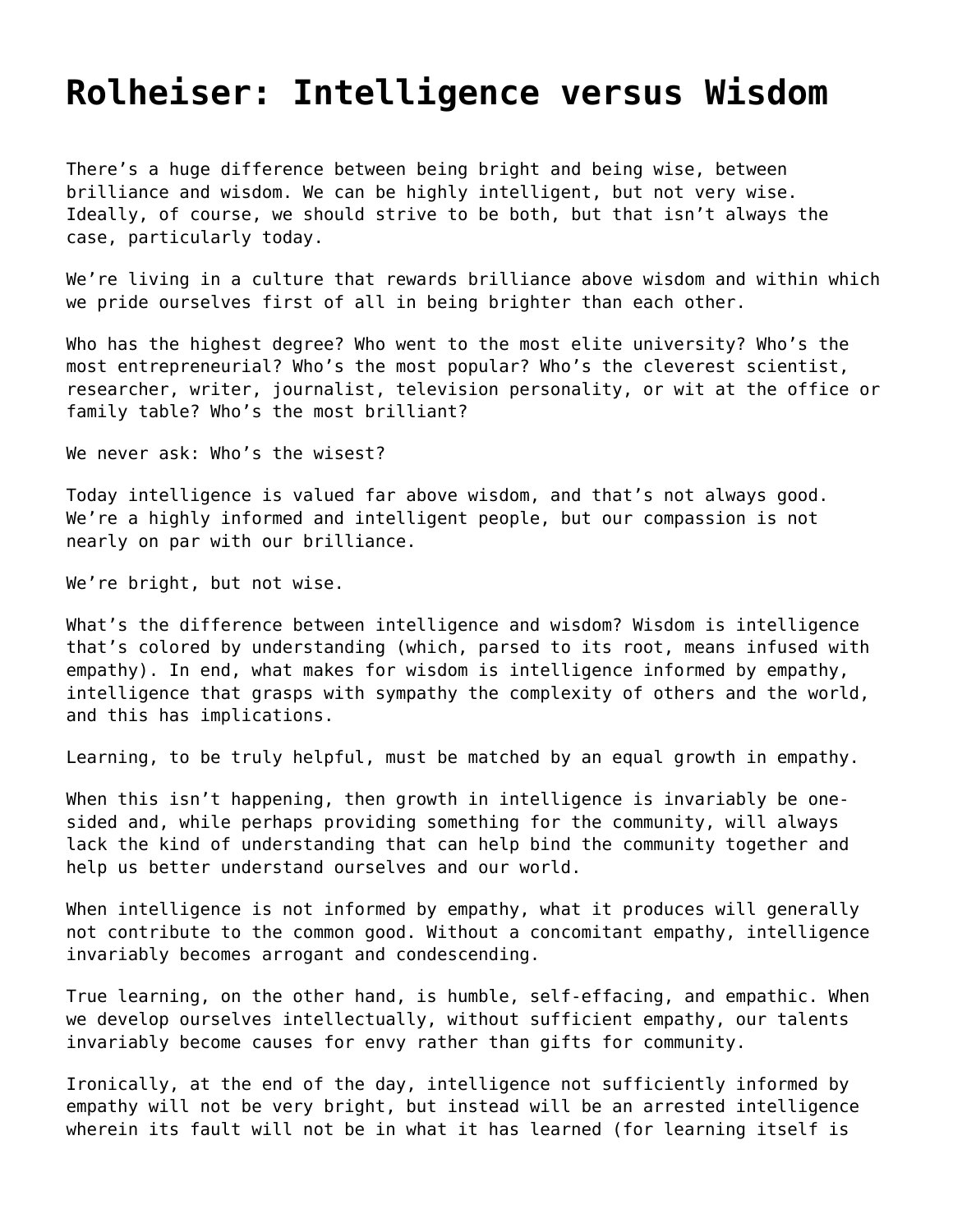good) but in where its learning stopped. It will suffer from a hazard aptly named by Alexander Pope, where "a little learning is a dangerous thing", where we have read one book too many but one book too few!

One might object here and make a plea for science and scientific objectivity. Isn't empirical science the product of a pure intellectual pursuit which refuses to be colored by anything outside itself? Isn't the ideal of all learning to be purely objective, to not have a bias of any sort?

Where does empathy play a role in pure research? Doesn't an eye turned towards empathy fudge pure objectivity?

Pure objectivity doesn't exist, in science or anywhere else.

Science today accepts that it can never be purely objective. All measurement has its own agenda, its own angle, and cannot help but interfere (however infinitesimally perhaps) with what it measures. Everyone and everything, including science, has a bias (euphemistically, a *pre-ontology*).

Thus, since all learning necessarily begins with an angle, a bias, preontology, the question is not: How can I be purely objective?" But rather: What serves us best as an angle from which to learn?

The answer is empathy. Empathy turns intelligence into wisdom and wisdom turns learning into something that more properly serves community.

However empathy is not to be confused with sentimentality or naiveté, as is sometimes the case.

Sentimentality and naiveté see a fault within intellectuality itself, seeing learning itself as the problem. But learning is never the problem. *One-sided* learning is the problem, namely, learning that isn't sufficiently informed by empathy, which seeks knowledge without understanding.

I teach graduate students who are mainly preparing for ministry within their churches and so, for them, graduate learning is, by definition, meant to be more than just scoring high marks, graduating with honor, being informed and educated, or even just satisfying their own intellectual curiosities and questions. By their very vocation, they are striving for wisdom more than for mere intelligence.

But even they, like most everyone else in our culture, struggle to not be onesided in their learning, to have their studies bring them as much compassion as knowledge.

We all struggle with this. It's hard to resist a temptation that's as endemic in our culture as certain bacteria are in our waters, that is, the temptation to be clever and bright, more informed than everyone else, no matter if we aren't very compassionate persons afterwards.